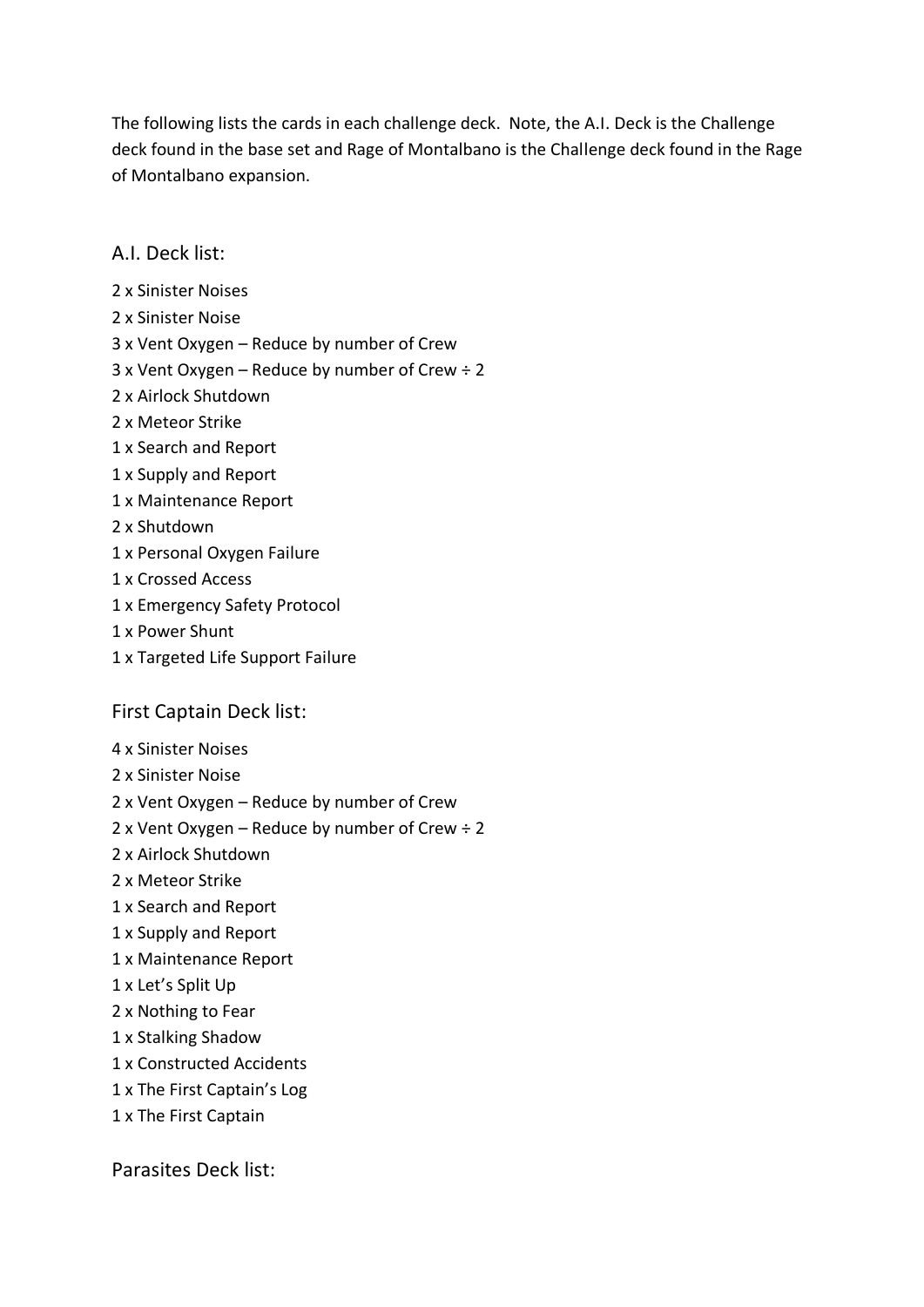- 2 x Sinister Noises 2 x Sinister Noise 2 x Vent Oxygen – Reduce by number of Crew 2 x Vent Oxygen – Reduce by number of Crew  $\div$  2 4 x Airlock Shutdown 2 x Sinister Voice 2 x Report 3 x They Hatch! 1 x Infect – Place on 1 Crew 1 x Infect – Place on 2 Crew 1 x Intensify – Lose if 50% infected 1 x Intensify – Crew lose actions
- 1 x Intensify Crew with P tokens place P tokens

## Temporal Anomaly Deck list:

1 x Sinister Noises 1 x Sinister Noise 1 x Vent Oxygen – Crew 1 x Vent Oxygen – Crew/2 2 x Maintenance Report 2 x Supply and Report 2 x Search and Report 1 x Meteor Strike 1 x Vent all Airlocks 1 x Time and Again 1 x Again and Time 1 x Weird Noises 1 x Highly Anomalous 2 x Future Echoes 2 x Chrono flickers 1 x Meteor Clip 1 x Memories of Green 1 x Work Fast 1 x Eye of the Anomaly

## Rage of Montalbano Deck list:

1 x Sinister Noises 1 x Sinister Noise 1 x Vent Oxygen – Crew 1 x Vent Oxygen – Crew/2 1 x Maintenance Report 1 x Search and Report 1 x Meteor Strike